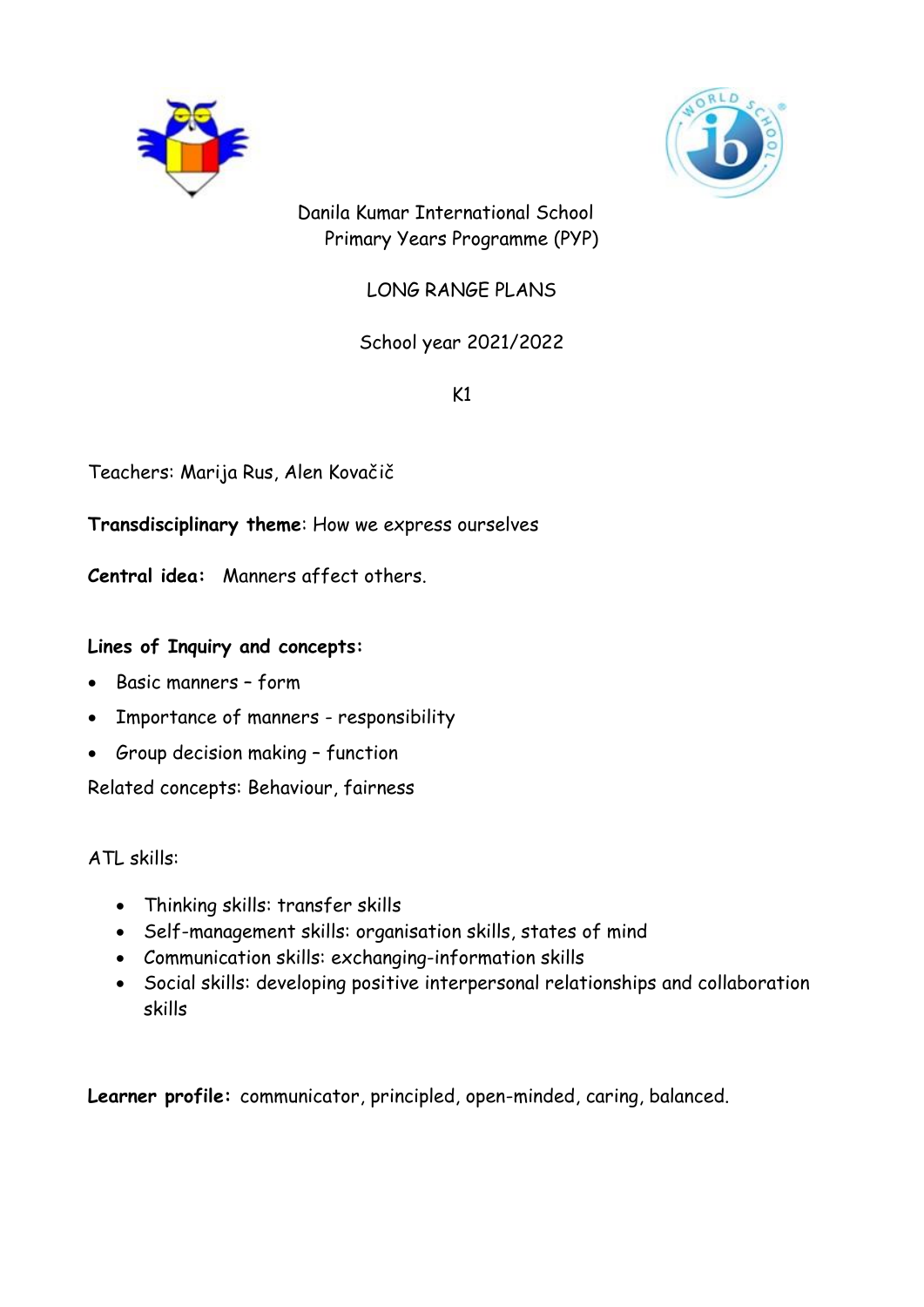Taught within the Unit of Inquiry – learning through language (English) WRITTEN LANGUAGE

READING

- begin to discriminate between letters, numbers, symbols and words
- tell a sequence of a story **WRTTTNG**
- start copying familiar letters, words
- begin to differentiate between numbers, letters, symbols and drawings
- begin to exhibit skills in which precision in delicate muscle systems is require ORAL LANGUAGE

LISTENING

- begin to listen and respond to stories, poems, rhymes, songs, instructions, questions and explanations
- start to listen effectively in order to follow instructions
- begin to show an awareness of rhythm and rhyme
- SPEAKING
- talk about and begin to retell stories and describe pictures
- begin to speak in order to be understood

VISUAL LANGUAGE

# VIEWING AND PRESENTING

- begin to view and listen to media works and talk about what they mean
- begin to make connections between sounds and symbols using samples of media such as photos, videos etc

Taught within the Unit of Inquiry – learning through language (Slovene) ORAL LANGUAGE

SPEAKING

- use Slovenian words (dober dan, nasvidenje, hvala, prosim, oprosti)
- greet Slovenian teachers and other workers of the school in Slovenian

Taught within the Unit of Inquiry – learning through mathematics DATA HANDLING

- start to discuss chance in daily events (impossible, maybe, certain).
- start to represent information through pictographs MEASUREMENT
- start to describe observations about events and objects in real-life situations. SHAPE AND SPACE
- begin to understand that common language can be used to describe position and direction, for example, inside, outside, above, below, next to, behind, in front of, up, down.

Taught as subject specific (inquiry into mathematics)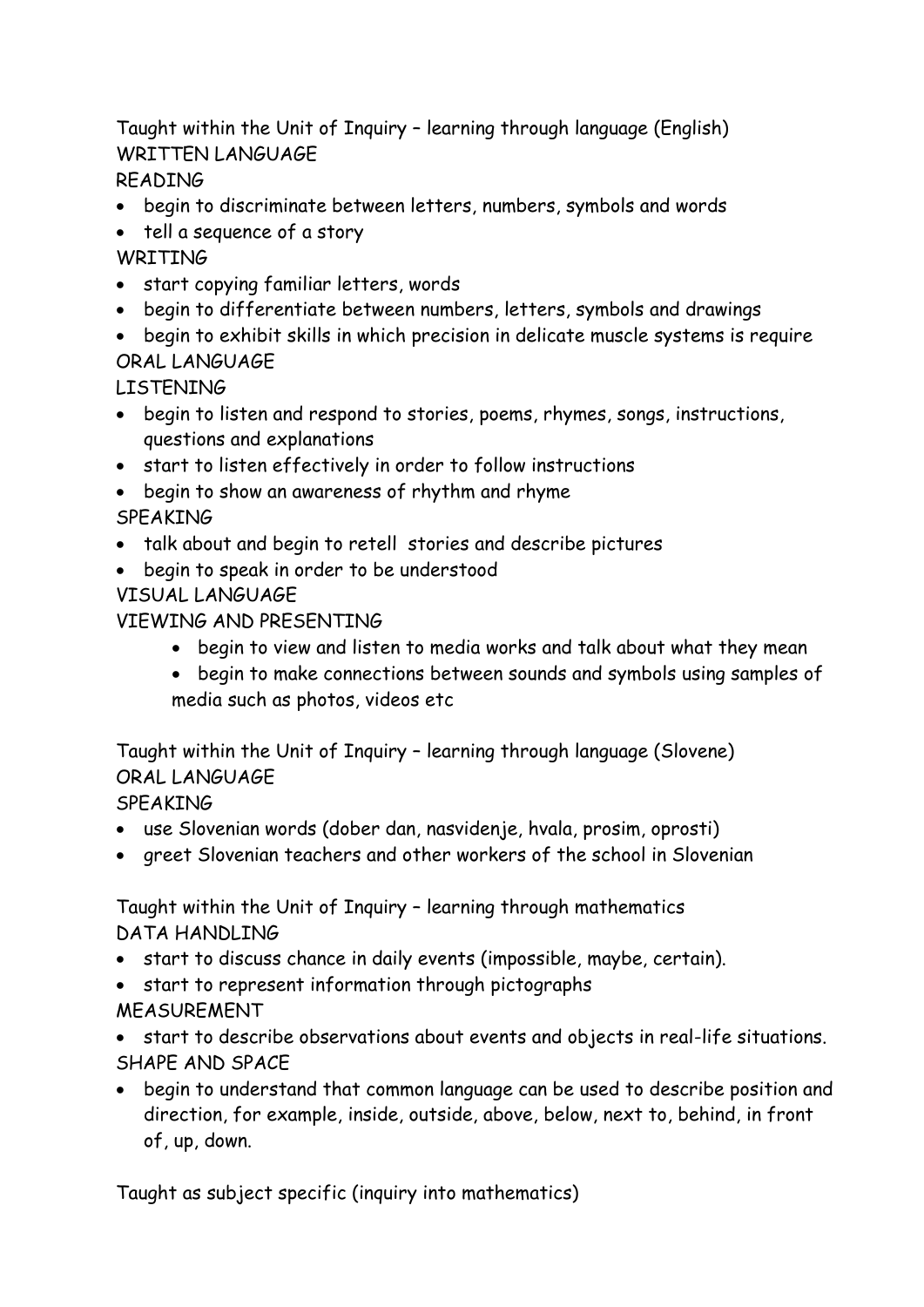#### NUMBER

- start to understand conservation of numbers
- start to understand the relative magnitude of whole numbers
- start to recognize groups of zero to five objects with counting (subitizing) understand whole-• part relationships
- start to subitize in real-life situations
- start to use simple fraction names in real-life situations.

 Taught within the Unit of Inquiry – learning through physical education ACTIVE LIVING

- start to engage in a variety of different physical activities
- begin to demonstrate an awareness of the connection between health and being physically active
- demonstrate an awareness of basic hygiene in their daily routines
- start to recognize some of the effects of physical activity on the body

Taught within the Unit of Inquiry – learning through drama

## RESPONDING

- talk about ideas and feelings in response to dramatic performances
- respond to dramatic ideas through spoken, visual, auditory and kinesthetic media.

## **CREATING**

- engage in imaginative play using a range of stimuli
- develop the ability to cooperate and communicate with others in creating drama
- explore basic bodily movements and the use of space

Taught within the Unit of Inquiry – learning through visual arts RESPONDING

- enjoy experiencing own artworks and those from different artists on reproductions
- show curiosity and begin to ask questions about artworks
- begin to recognize basic art elements
- select tools, materials and processes for specific purposes
- start to identify the art materials and art tools CREATING
- engage with, and enjoy a variety of visual arts experiences
- select tools, materials and processes for specific purposes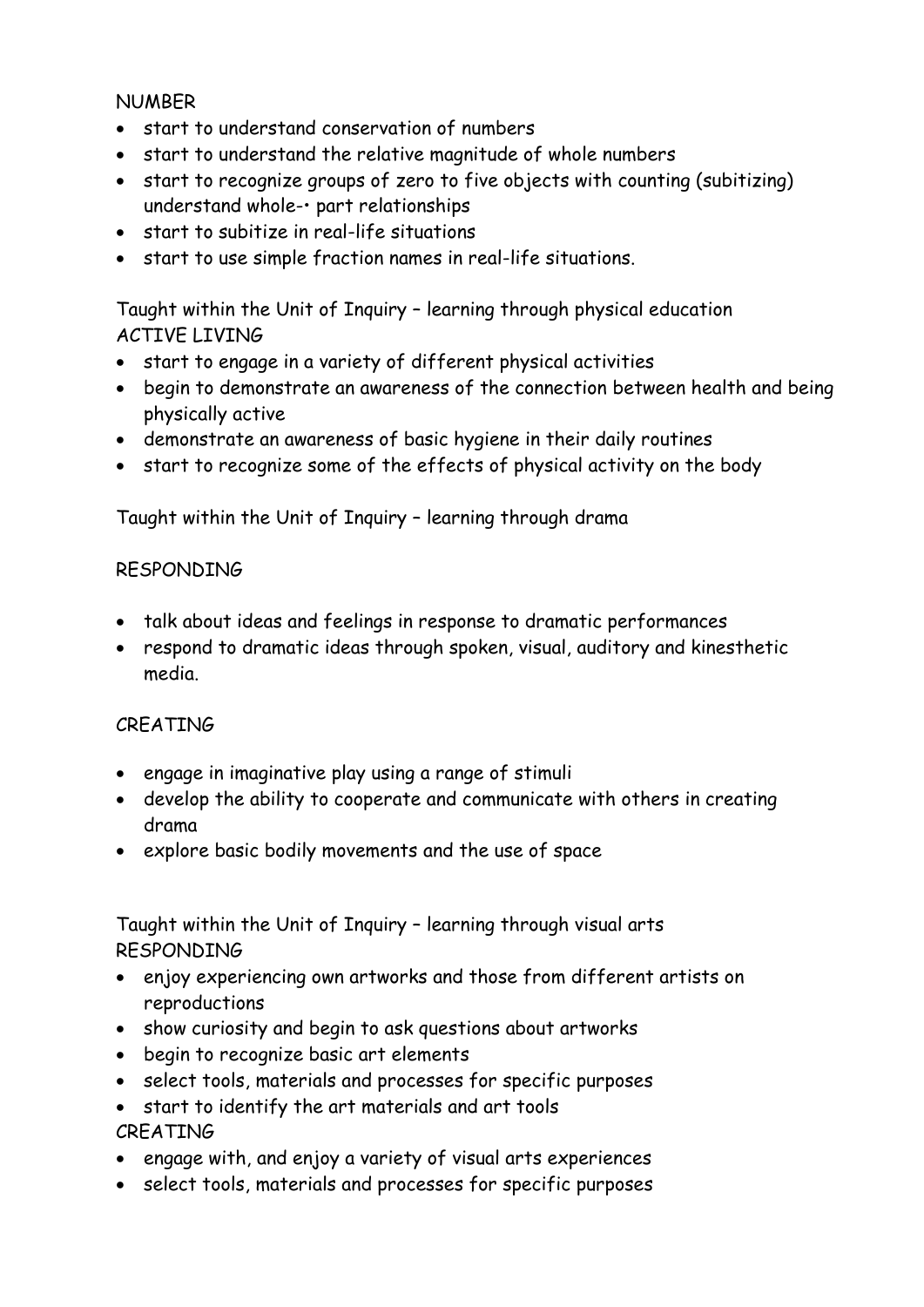combine different formal elements to create a specific effect

Taught within the Unit of Inquiry – learning through music

## RESPONDING

- use voice to imitate sounds and learn songs
- bring music from home to share
- describe differences in music
- move their bodies to express the mood of the music
- describe how music makes them feel
- express their responses to music in multiple ways (drawings, games, songs, dance, oral discussion)
- explore body and untuned percussion instrument sounds

#### CREATING

- use vocal sounds, rhythms and instruments to express feelings or ideas
- create and accompany music using a variety of sounds and instruments
- play untuned percussion instruments in time with a beat
- use the voice and body to create musical patterns
- explore sound as a means of expressing imaginative ideas
- recreate sounds from familiar experiences

Taught within the Unit of Inquiry – learning through personal and social education

#### IDENTITY

- start to identify themselves in relation to others (for example, family, peers, school class, ethnicity, gender)
- describe how they have grown and changed
- begin to describe some personal and physical characteristics and personal needs and wants
- start to talk about similarities and differences between themselves and others
- begin to identify their feelings and emotions and explain possible causes
- start to understand that other people have feelings different from their own
- identify and explore strategies that help them to cope with change
- start to identify positive attitudes and thoughts in themselves and others
- become familiar with attributes of learner profile

## INTERACTIONS

enjoy interacting, playing and engaging with others